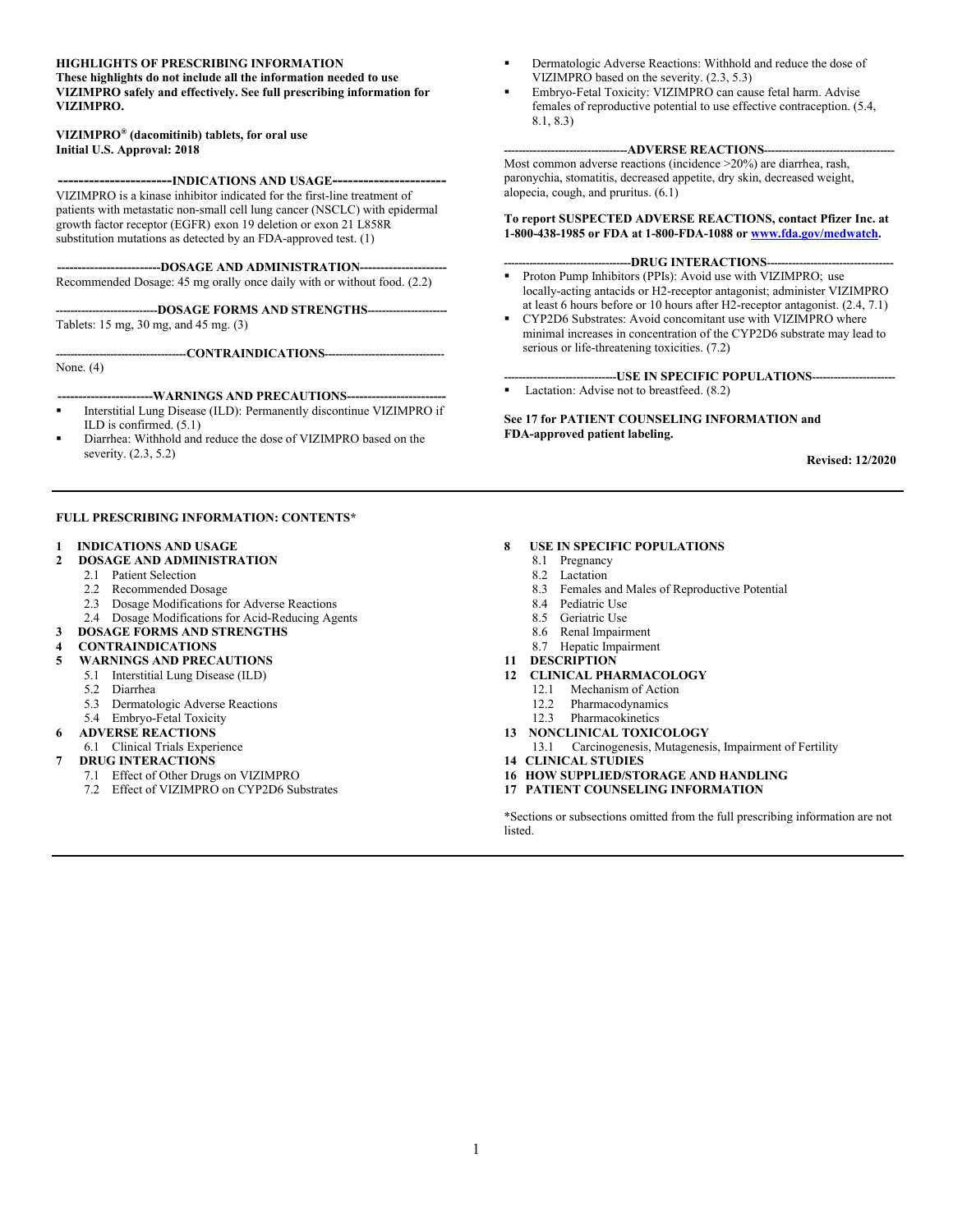## **FULL PRESCRIBING INFORMATION**

## **1 INDICATIONS AND USAGE**

VIZIMPRO is indicated for the first-line treatment of patients with metastatic non-small cell lung cancer (NSCLC) with epidermal growth factor receptor (EGFR) exon 19 deletion or exon 21 L858R substitution mutations as detected by an FDA-approved test *[see Dosage and Administration (2.1)]*.

### **2 DOSAGE AND ADMINISTRATION**

#### **2.1 Patient Selection**

Select patients for the first-line treatment of metastatic NSCLC with VIZIMPRO based on the presence of an EGFR exon 19 deletion or exon 21 L858R substitution mutation in tumor specimens. Information on FDA-approved tests for the detection of EGFR mutations in NSCLC is available at: <http://www.fda.gov/CompanionDiagnostics>.

#### **2.2 Recommended Dosage**

The recommended dosage of VIZIMPRO is 45 mg taken orally once daily, until disease progression or unacceptable toxicity occurs. VIZIMPRO can be taken with or without food *[see Dosage and Administration (2.4) and Clinical Pharmacology (12.3)]*.

Take VIZIMPRO the same time each day. If the patient vomits or misses a dose, do not take an additional dose or make up a missed dose but continue with the next scheduled dose.

#### **2.3 Dosage Modifications for Adverse Reactions**

Reduce the dose of VIZIMPRO for adverse reactions as described in Table 1. Dosage modifications for specific adverse reactions are provided in Table 2.

#### **Table 1. VIZIMPRO Recommended Dose Reductions for Adverse Reactions**

| <b>Dose Level</b>     | <b>Dose (Once Daily)</b> |
|-----------------------|--------------------------|
| First dose reduction  | $30 \text{ mg}$          |
| Second dose reduction | $15 \text{ mg}$          |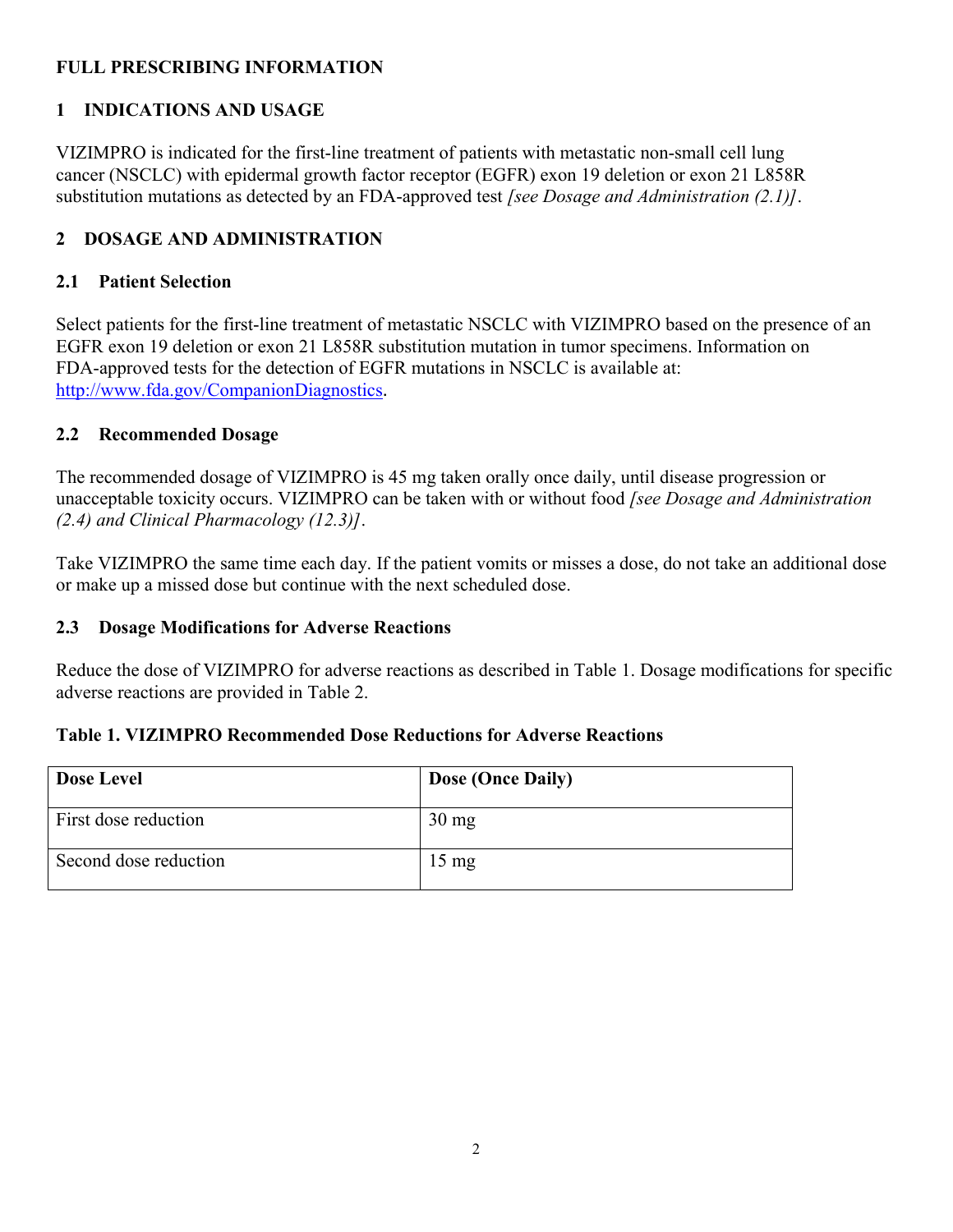### **Table 2. VIZIMPRO Dosage Modifications for Adverse Reactions**

| <b>Adverse Reaction</b>                                                             | <b>Severity<sup>a</sup></b> | <b>Dosage Modification</b>                                                                                                                                                                                                                                                                                                                                           |
|-------------------------------------------------------------------------------------|-----------------------------|----------------------------------------------------------------------------------------------------------------------------------------------------------------------------------------------------------------------------------------------------------------------------------------------------------------------------------------------------------------------|
| Interstitial lung<br>disease (ILD) [see<br>Warnings and<br>Precautions (5.1)]       | Any Grade                   | Permanently discontinue VIZIMPRO.<br>$\bullet$                                                                                                                                                                                                                                                                                                                       |
| Diarrhea [see<br>Warnings and<br>Precautions (5.2)]                                 | Grade 2                     | Withhold VIZIMPRO until recovery to less than or equal to Grade 1;<br>then resume VIZIMPRO at the same dose level.<br>For recurrent Grade 2 diarrhea, withhold until recovery to less than<br>or equal to Grade 1; then resume VIZIMPRO at a reduced dose.                                                                                                           |
|                                                                                     | Grade 3 or 4                | Withhold VIZIMPRO until recovery to less than or equal to Grade 1;<br>$\bullet$<br>then resume VIZIMPRO at a reduced dose.                                                                                                                                                                                                                                           |
| Dermatologic<br><b>Adverse Reactions</b><br>[see Warnings and<br>Precautions (5.3)] | Grade 2                     | Withhold VIZIMPRO for persistent dermatologic adverse reactions;<br>$\bullet$<br>upon recovery to less than or equal to Grade 1, resume VIZIMPRO<br>at the same dose level.<br>For recurrent persistent Grade 2 dermatologic adverse reactions,<br>$\bullet$<br>withhold until recovery to less than or equal to Grade 1; then resume<br>VIZIMPRO at a reduced dose. |
|                                                                                     | Grade 3 or 4                | Withhold VIZIMPRO until recovery to less than or equal to Grade 1;<br>$\bullet$<br>then resume VIZIMPRO at a reduced dose.                                                                                                                                                                                                                                           |
| Other                                                                               | Grade 3 or 4                | Withhold VIZIMPRO until recovery to less than or equal to Grade 2;<br>$\bullet$<br>then resume VIZIMPRO at a reduced dose.                                                                                                                                                                                                                                           |

<sup>a</sup>National Cancer Institute Common Terminology Criteria for Adverse Events Version 4.03.

## **2.4 Dosage Modifications for Acid-Reducing Agents**

Avoid the concomitant use of proton pump inhibitors (PPIs) while taking VIZIMPRO. As an alternative to PPIs, use locally-acting antacids or if using an histamine 2 (H2)-receptor antagonist, administer VIZIMPRO at least 6 hours before or 10 hours after taking an H2-receptor antagonist *[see Drug Interactions (7.1) and Clinical Pharmacology (12.3)]*.

# **3 DOSAGE FORMS AND STRENGTHS**

Tablets:

- 45 mg: blue film-coated, immediate release, round biconvex tablet, debossed with "Pfizer" on one side and "DCB45" on the other side.
- 30 mg: blue film-coated, immediate release, round biconvex tablet, debossed with "Pfizer" on one side and "DCB30" on the other side.
- 15 mg: blue film-coated, immediate release, round biconvex tablet, debossed with "Pfizer" on one side and "DCB15" on the other side.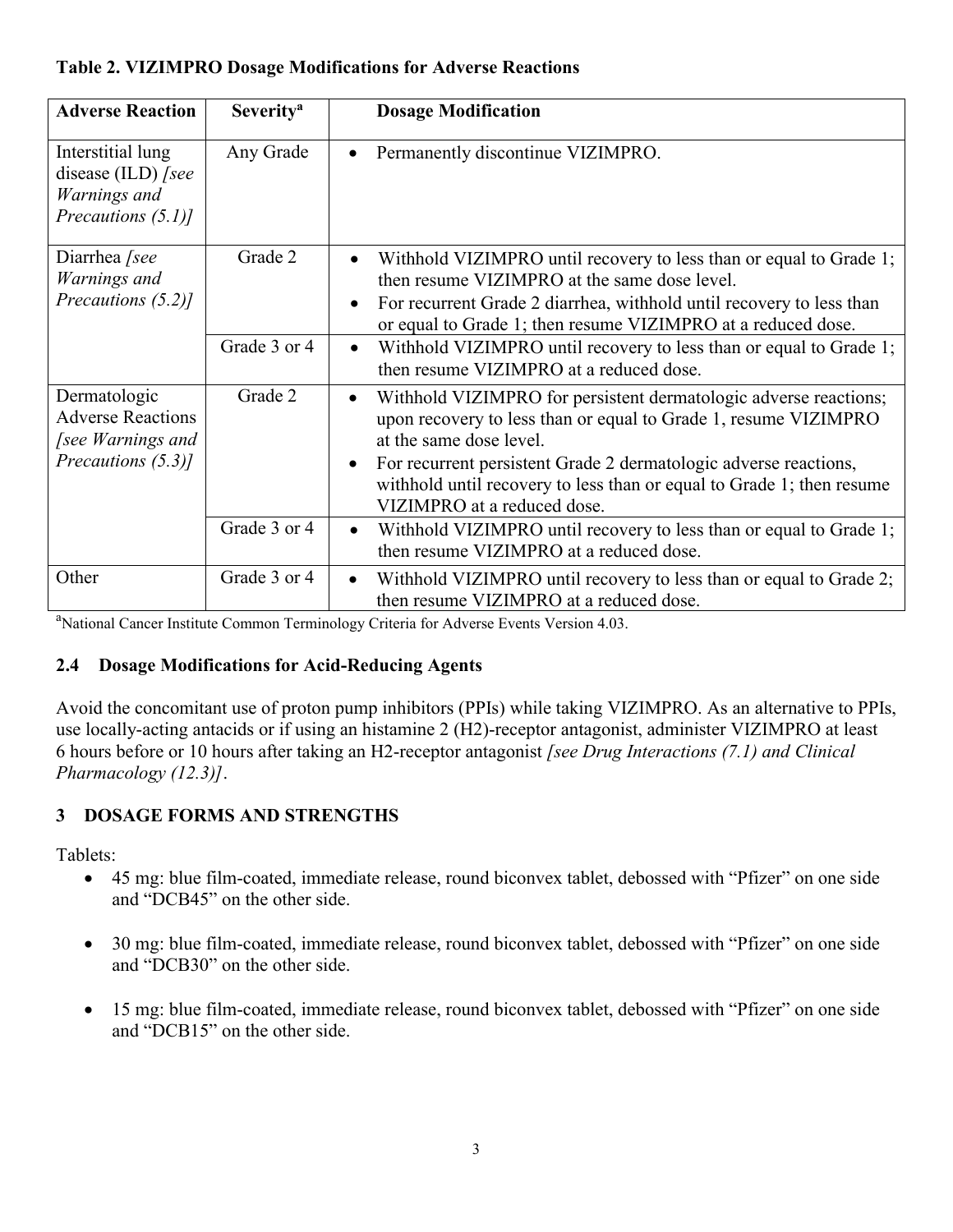## **4 CONTRAINDICATIONS**

None.

# **5 WARNINGS AND PRECAUTIONS**

# **5.1 Interstitial Lung Disease (ILD)**

Severe and fatal ILD/pneumonitis occurred in patients treated with VIZIMPRO and occurred in 0.5% of the 394 VIZIMPRO-treated patients; 0.3% of cases were fatal.

Monitor patients for pulmonary symptoms indicative of ILD/pneumonitis. Withhold VIZIMPRO and promptly investigate for ILD in patients who present with worsening of respiratory symptoms which may be indicative of ILD (e.g., dyspnea, cough, and fever). Permanently discontinue VIZIMPRO if ILD is confirmed *[see Adverse Reactions (6.1)]*.

## **5.2 Diarrhea**

Severe and fatal diarrhea occurred in patients treated with VIZIMPRO. Diarrhea occurred in 86% of the 394 VIZIMPRO-treated patients; Grade 3 or 4 diarrhea was reported in 11% of patients and 0.3% of cases were fatal.

Withhold VIZIMPRO for Grade 2 or greater diarrhea until recovery to less than or equal to Grade 1 severity, then resume VIZIMPRO at the same or a reduced dose depending on the severity of diarrhea *[see Dosage and Administration (2.3) and Adverse Reactions (6.1)].* Promptly initiate anti-diarrheal treatment (loperamide or diphenoxylate hydrochloride with atropine sulfate) for diarrhea.

## **5.3 Dermatologic Adverse Reactions**

Rash and exfoliative skin reactions occurred in patients treated with VIZIMPRO. Rash occurred in 78% of the 394 VIZIMPRO-treated patients; Grade 3 or 4 rash was reported in 21% of patients. Exfoliative skin reactions of any severity were reported in 7% of patients. Grade 3 or 4 exfoliative skin reactions were reported in 1.8% of patients.

Withhold VIZIMPRO for persistent Grade 2 or any Grade 3 or 4 dermatologic adverse reaction until recovery to less than or equal to Grade 1 severity, then resume VIZIMPRO at the same or a reduced dose depending on the severity of the dermatologic adverse reaction *[see Dosage and Administration (2.3) and Adverse Reactions (6.1)].* The incidence and severity of rash and exfoliative skin reactions may increase with sun exposure. At the time of initiation of VIZIMPRO, initiate use of moisturizers and appropriate measures to limit sun exposure. Upon development of Grade 1 rash, initiate treatment with topical antibiotics and topical steroids. Initiate oral antibiotics for Grade 2 or more severe dermatologic adverse reactions.

## **5.4 Embryo-Fetal Toxicity**

Based on findings from animal studies and its mechanism of action, VIZIMPRO can cause fetal harm when administered to a pregnant woman. In animal reproduction studies, oral administration of dacomitinib to pregnant rats during the period of organogenesis resulted in an increased incidence of post-implantation loss and reduced fetal body weight at doses resulting in exposures near the exposure at the 45 mg human dose. The absence of EGFR signaling has been shown to result in embryolethality as well as post-natal death in animals. Advise pregnant women of the potential risk to the fetus. Advise females of reproductive potential to use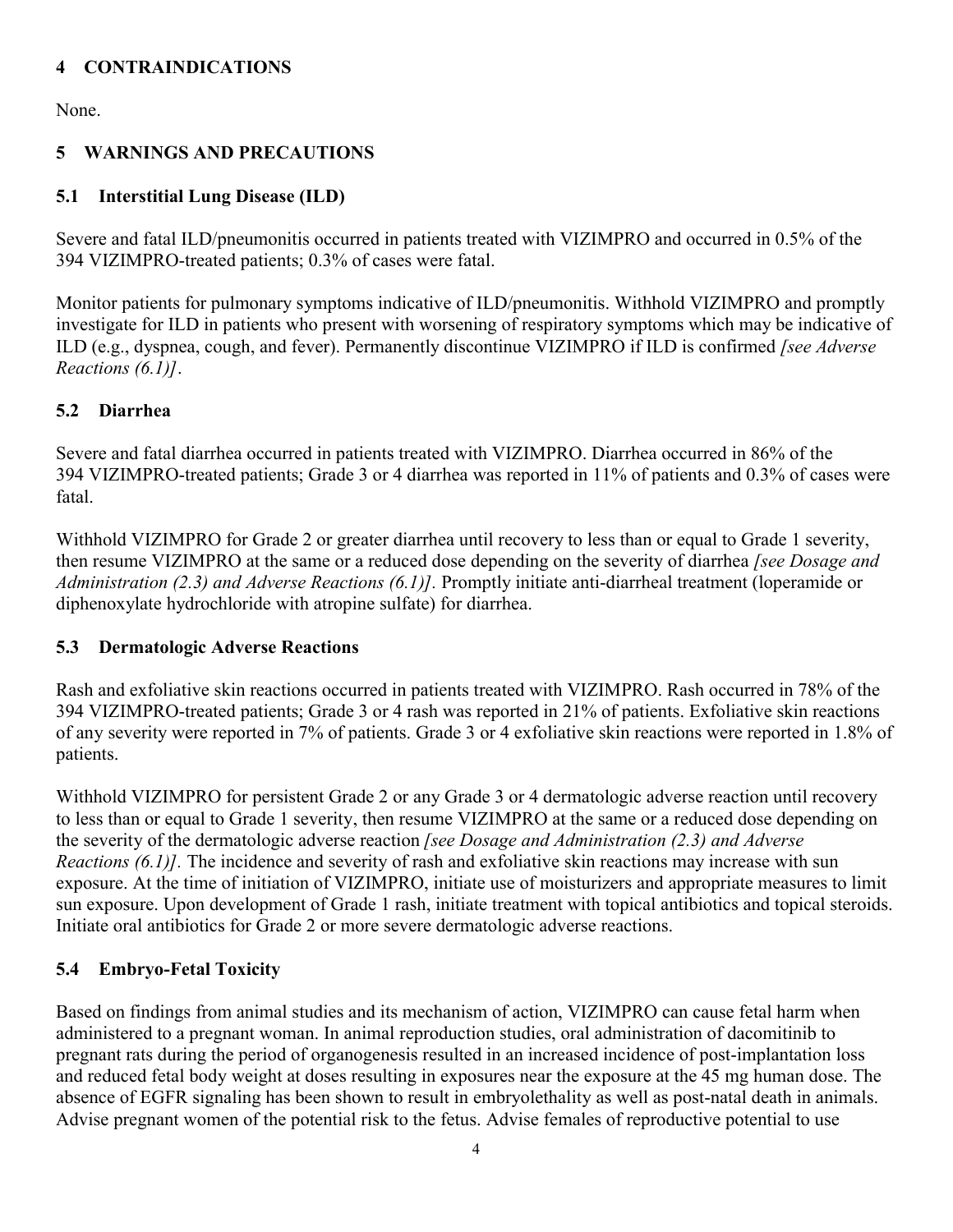effective contraception during treatment with VIZIMPRO and for at least 17 days after the final dose *[see Use in Specific Populations (8.1 and 8.3)]*.

# **6 ADVERSE REACTIONS**

The following adverse drug reactions are described elsewhere in the labeling:

- Interstitial Lung Disease *[see Warnings and Precautions (5.1)]*
- Diarrhea *[see Warnings and Precautions (5.2)]*
- Dermatologic Adverse Reactions *[see Warnings and Precautions (5.3)]*

# **6.1 Clinical Trials Experience**

Because clinical trials are conducted under widely varying conditions, adverse reaction rates observed in the clinical trials of a drug cannot be directly compared to rates in the clinical trials of another drug and may not reflect the rates observed in practice.

The data in the Warnings and Precautions section reflect exposure to VIZIMPRO in 394 patients with first-line or previously treated NSCLC with EGFR exon 19 deletion or exon 21 L858R substitution mutations who received VIZIMPRO at the recommended dose of 45 mg once daily in 4 randomized, active-controlled trials [ARCHER 1050 (N=227), Study A7471009 (N=38), Study A7471011 (N=83), and Study A7471028 (N=16)] and one single-arm trial [Study A7471017 (N=30)]. The median duration of exposure to VIZIMPRO was 10.8 months (range 0.07-68) *[see Warnings and Precautions (5)].*

The data described below reflect exposure to VIZIMPRO in 227 patients with EGFR mutation-positive, metastatic NSCLC enrolled in a randomized, active-controlled trial (ARCHER 1050*)*; 224 patients received gefitinib 250 mg orally once daily in the active control arm *[see Clinical Studies (14)]*. Patients were excluded if they had a history of ILD, interstitial pneumonitis, or brain metastases. The median duration of exposure to VIZIMPRO was 15 months (range 0.07-37).

The most common (>20%) adverse reactions in patients treated with VIZIMPRO were diarrhea (87%), rash (69%), paronychia (64%), stomatitis (45%), decreased appetite (31%), dry skin (30%), decreased weight (26%), alopecia (23%), cough (21%), and pruritus (21%).

Serious adverse reactions occurred in 27% of patients treated with VIZIMPRO. The most common (≥1%) serious adverse reactions were diarrhea (2.2%) and interstitial lung disease (1.3%). Dose interruptions occurred in 57% of patients treated with VIZIMPRO. The most frequent (>5%) adverse reactions leading to dose interruptions were rash (23%), paronychia (13%), and diarrhea (10%). Dose reductions occurred in 66% of patients treated with VIZIMPRO. The most frequent  $(>=5\%)$  adverse reactions leading to dose reductions were rash (29%), paronychia (17%), and diarrhea (8%).

Adverse reactions leading to permanent discontinuation of VIZIMPRO occurred in 18% of patients. The most common (>0.5%) adverse reactions leading to permanent discontinuation of VIZIMPRO were: rash (2.6%), interstitial lung disease (1.8%), stomatitis (0.9%), and diarrhea (0.9%).

Tables 3 and 4 summarize the most common adverse reactions and laboratory abnormalities, respectively, in ARCHER 1050. ARCHER 1050 was not designed to demonstrate a statistically significant difference in adverse reaction rates for VIZIMPRO or for gefitinib for any adverse reaction or laboratory value listed in Table 3 or 4.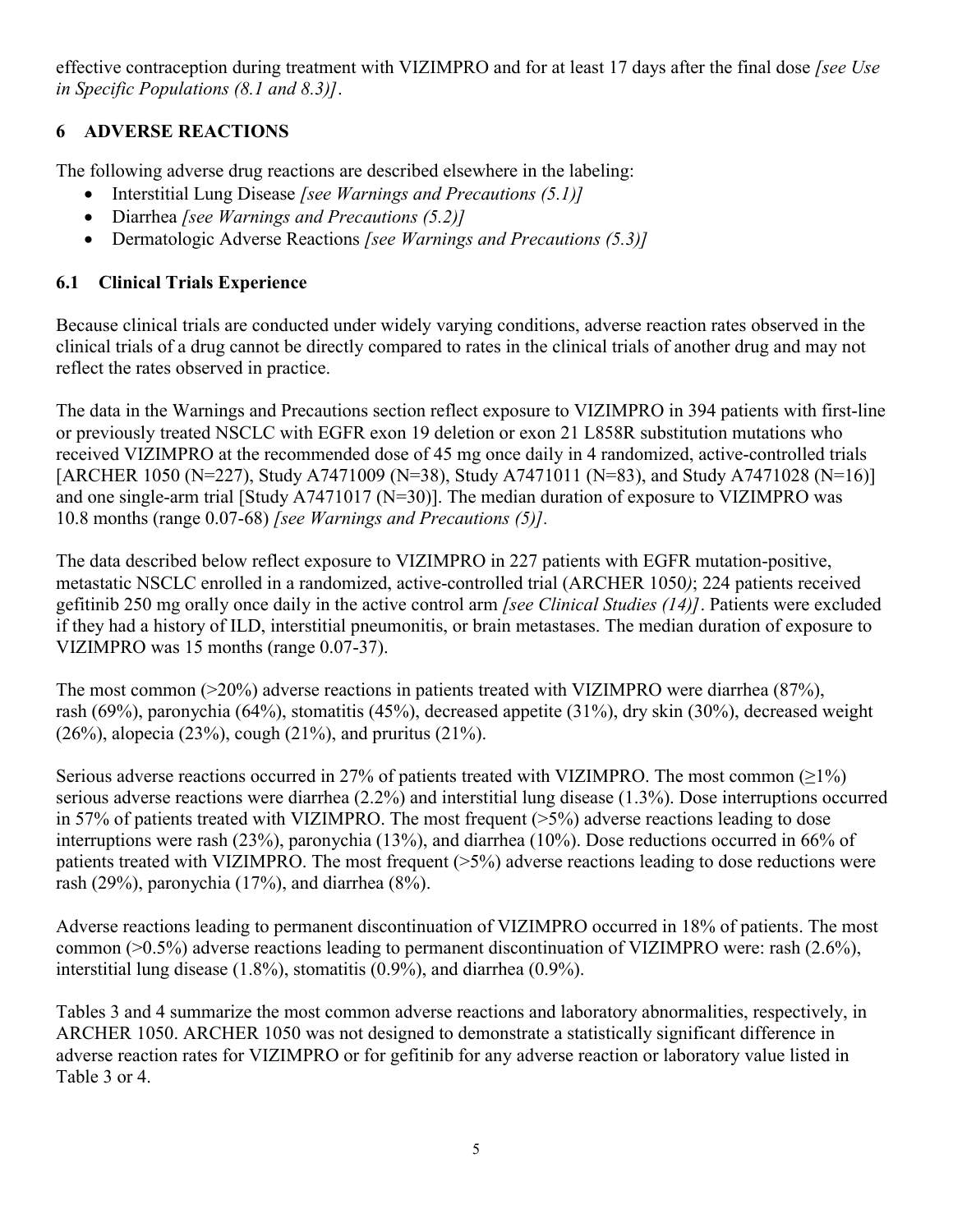### **Table 3. Adverse Reactions Occurring in ≥10% of Patients Receiving VIZIMPRO in ARCHER 1050\***

| <b>Adverse Reaction</b>                                                 | <b>VIZIMPRO</b><br>$(N=227)$         |                                          | Gefitinib<br>$(N=224)$ |                  |
|-------------------------------------------------------------------------|--------------------------------------|------------------------------------------|------------------------|------------------|
|                                                                         | All Grades <sup>a</sup>              | Grades 3 and 4                           | <b>All Grades</b>      | Grades 3 and 4   |
|                                                                         | $\frac{0}{0}$                        | $\frac{0}{0}$                            | $\frac{0}{0}$          | $\frac{0}{0}$    |
| Gastrointestinal                                                        |                                      |                                          |                        |                  |
| Diarrheab                                                               | 87                                   | 8                                        | 56                     | 0.9              |
| Stomatitis <sup>c</sup>                                                 | 45                                   | 4.4                                      | 19                     | 0.4              |
| Nausea                                                                  | 19                                   | 1.3                                      | 22                     | 0.4              |
| Constipation                                                            | 13                                   | $\boldsymbol{0}$                         | 14                     | $\boldsymbol{0}$ |
| Mouth ulceration                                                        | 12                                   | $\overline{0}$                           | 6                      | $\overline{0}$   |
| <b>Skin and Subcutaneous Tissue</b>                                     |                                      |                                          |                        |                  |
| Rash <sup>d</sup>                                                       | 69                                   | 23                                       | 47                     | 0.4              |
| Paronychiae                                                             | 64                                   | 8                                        | 21                     | 1.3              |
| Dry skinf                                                               | 30                                   | 1.8                                      | 19                     | 0.4              |
| Alopecia                                                                | 23                                   | 0.4                                      | 13                     | $\overline{0}$   |
| Pruritus <sup>g</sup>                                                   | 21                                   | 0.9                                      | 15                     | 1.3              |
| Palmar-plantar erythrodysesthesia syndrome                              | 15                                   | 0.9                                      | 3.1                    | $\overline{0}$   |
| Dermatitis                                                              | 11                                   | 1.8                                      | 4                      | 0.4              |
| <b>Metabolism and Nutrition</b>                                         |                                      |                                          |                        |                  |
| Decreased appetite                                                      | 31                                   | 3.1                                      | 25                     | 0.4              |
| Decreased weight                                                        | 26                                   | 2.2                                      | 17                     | 0.4              |
| <b>Respiratory</b>                                                      |                                      |                                          |                        |                  |
| Cough                                                                   | 21                                   | $\boldsymbol{0}$                         | 19                     | 0.4              |
| Nasal mucosal disorder <sup>h</sup>                                     | 19                                   | $\theta$                                 | 4.9                    | $\overline{0}$   |
| Dyspnea                                                                 | 13                                   | 2.2                                      | 13                     | 1.8              |
| Upper respiratory tract infection                                       | 12                                   | 1.3                                      | 13                     | $\overline{0}$   |
| Chest pain                                                              | 10                                   | $\mathbf{0}$                             | 14                     | $\overline{0}$   |
| <b>Eye</b>                                                              |                                      |                                          |                        |                  |
| Conjunctivitis                                                          | $\overline{19}$                      | $\boldsymbol{0}$                         | $\overline{4}$         | $\overline{0}$   |
| Musculoskeletal                                                         |                                      |                                          |                        |                  |
| Pain in extremity                                                       | 14                                   | $\theta$                                 | 12                     | $\mathbf{0}$     |
| Musculoskeletal pain                                                    | 12                                   | 0.9                                      | 13                     | $\overline{0}$   |
| General                                                                 |                                      |                                          |                        |                  |
| Asthenia                                                                | 13                                   | 2.2                                      | 13                     | 1.3              |
| Psychiatric                                                             |                                      |                                          |                        |                  |
| Insomnia<br>$\sim$<br>$\mathbf{r}$ and $\mathbf{r}$<br>$\sim$<br>$\sim$ | 11<br>$\mathbf{r}$<br>$\blacksquare$ | 0.4<br>$\Delta$ TOT OF OUT $\Delta$ 1.00 | 15                     | $\mathbf{0}$     |

\* National Cancer Institute Common Terminology Criteria for Adverse Events (NCI CTCAE) v4.03.

<sup>a</sup> Grades 1 through 5 are included in All Grades.

<sup>b</sup> One Grade 5 (fatal) event in the VIZIMPRO arm.

<sup>c</sup> Stomatitis includes mucosal inflammation and stomatitis.

<sup>d</sup> Rash includes dermatitis acneiform, rash, and rash maculo-papular.

<sup>e</sup> Paronychia includes nail infection, nail toxicity, onychoclasis, onycholysis, onychomadesis, paronychia.

<sup>f</sup> Dry skin includes dry skin, xerosis.

<sup>g</sup> Pruritus includes pruritus, pruritus generalized, rash pruritic.

h Nasal mucosal disorder includes epistaxis, nasal inflammation, nasal mucosal disorder, nasal mucosal ulcer, rhinitis.

Additional adverse reactions (All Grades) that were reported in <10% of patients who received VIZIMPRO in ARCHER 1050 include:

#### *General*: fatigue 9%

*Skin and subcutaneous tissue*: skin fissures 9%, hypertrichosis 1.3%, skin exfoliation/exfoliative skin reactions 3.5%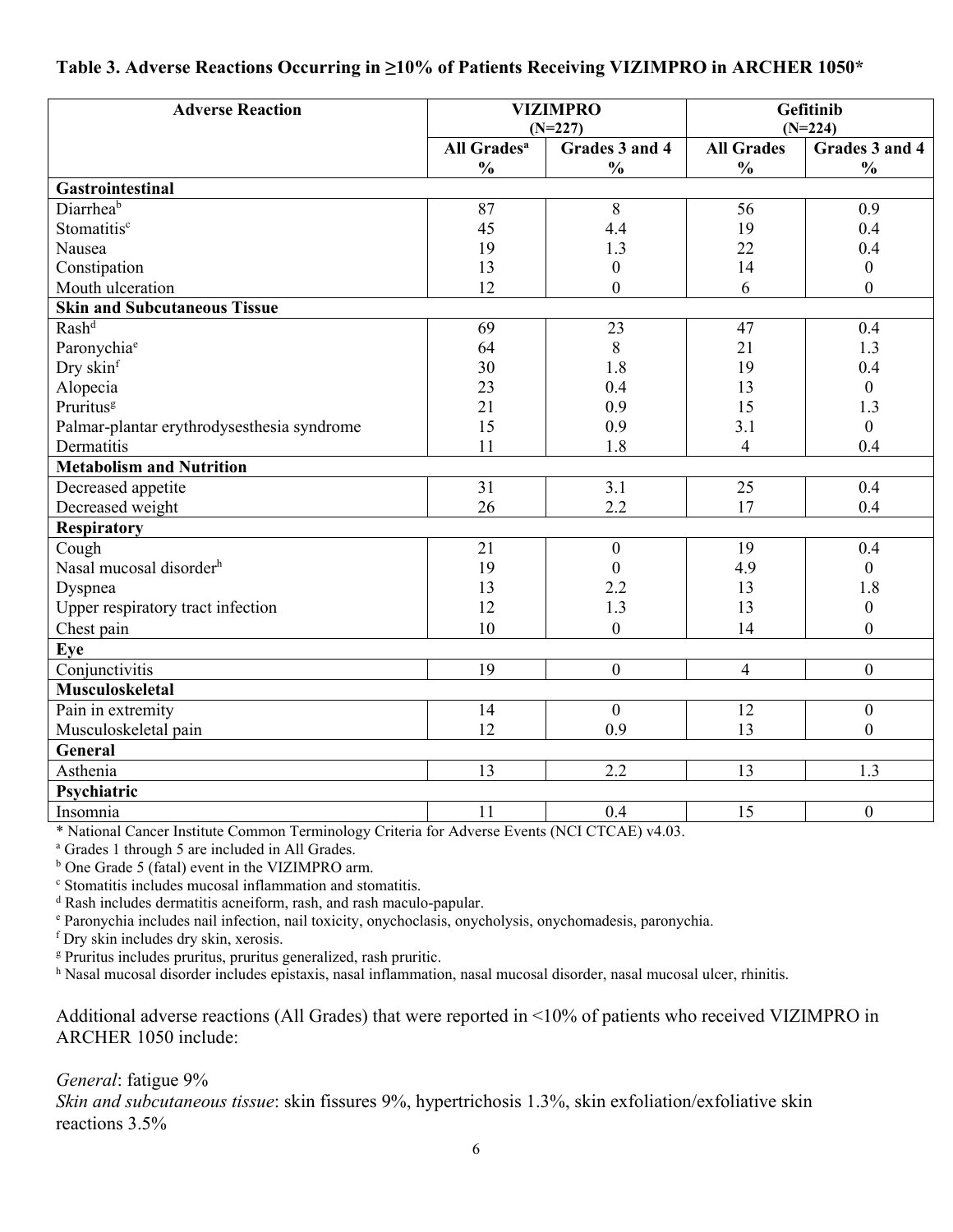*Gastrointestinal*: vomiting 9% *Nervous system*: dysgeusia 7% *Respiratory:* interstitial lung disease 2.6% *Ocular:* keratitis 1.8% *Metabolism and nutrition*: dehydration 1.3%

|                                                           |                                                                   | <b>VIZIMPRO</b>                                                             | Gefitinib                                                         |                                                                          |  |
|-----------------------------------------------------------|-------------------------------------------------------------------|-----------------------------------------------------------------------------|-------------------------------------------------------------------|--------------------------------------------------------------------------|--|
| <b>Laboratory Test</b><br><b>Abnormality</b> <sup>a</sup> | <b>Change from</b><br><b>Baseline</b><br><b>All Grades</b><br>(%) | <b>Change from</b><br><b>Baseline to</b><br>Grade 3 or<br>Grade 4<br>$(\%)$ | <b>Change from</b><br><b>Baseline</b><br><b>All Grades</b><br>(%) | <b>Change from</b><br><b>Baseline to</b><br>Grade 3 or<br>Grade 4<br>(%) |  |
| <b>Hematology</b>                                         |                                                                   |                                                                             |                                                                   |                                                                          |  |
| Anemia                                                    | 44                                                                | 0.9                                                                         | 26                                                                | 2.7                                                                      |  |
| Lymphopenia                                               | 42                                                                | 6                                                                           | 35                                                                | 2.7                                                                      |  |
| <b>Chemistry</b>                                          |                                                                   |                                                                             |                                                                   |                                                                          |  |
| Hypoalbuminemia                                           | 44                                                                | $\boldsymbol{0}$                                                            | 34                                                                | $\boldsymbol{0}$                                                         |  |
| <b>Increased ALT</b>                                      | 40                                                                | 1.4                                                                         | 63                                                                | 13                                                                       |  |
| Hyperglycemia                                             | 36                                                                | 1.0                                                                         | 38                                                                | 2.5                                                                      |  |
| <b>Increased AST</b>                                      | 35                                                                | 0.5                                                                         | 57                                                                | 8                                                                        |  |
| Hypocalcemia                                              | 33                                                                | 1.4                                                                         | 28                                                                | 2.0                                                                      |  |
| Hypokalemia                                               | 29                                                                | 7                                                                           | 18                                                                | 2.0                                                                      |  |
| Hyponatremia                                              | 26                                                                | 2.9                                                                         | 20                                                                | 1.5                                                                      |  |
| Increased creatinine                                      | 24                                                                | $\mathbf{0}$                                                                | 16                                                                | 0.5                                                                      |  |
| Increased alkaline                                        | 22                                                                | 0.5                                                                         | 21                                                                | 2.0                                                                      |  |
| phosphatase                                               |                                                                   |                                                                             |                                                                   |                                                                          |  |
| Hypomagnesemia                                            | 22                                                                | 0.5                                                                         | 9                                                                 | $\boldsymbol{0}$                                                         |  |
| Hyperbilirubinemia                                        | 16                                                                | 0.5                                                                         | 22                                                                | 0.5                                                                      |  |

## **Table 4. Laboratory Abnormalities Worsening from Baseline in >20% of Patients in ARCHER 1050\***

ALT=alanine aminotransferase; AST=aspartate aminotransferase.

\*NCI CTCAE v4.03, except for increased creatinine which only includes patients with creatinine increase based on upper limit of normal definition.

<sup>a</sup> Based on the number of patients with available baseline and at least one on-treatment laboratory test.

#### **7 DRUG INTERACTIONS**

#### **7.1 Effect of Other Drugs on VIZIMPRO**

Concomitant use with a PPI decreases dacomitinib concentrations, which may reduce VIZIMPRO efficacy. Avoid the concomitant use of PPIs with VIZIMPRO. As an alternative to PPIs, use locally-acting antacids or an H2-receptor antagonist. Administer VIZIMPRO at least 6 hours before or 10 hours after taking an H2-receptor antagonist *[see Dosage and Administration (2.4) and Clinical Pharmacology (12.3)]*.

#### **7.2 Effect of VIZIMPRO on CYP2D6 Substrates**

Concomitant use of VIZIMPRO increases the concentration of drugs that are CYP2D6 substrates *[see Clinical Pharmacology (12.3)]* which may increase the risk of toxicities of these drugs. Avoid concomitant use of VIZIMPRO with CYP2D6 substrates where minimal increases in concentration of the CYP2D6 substrate may lead to serious or life-threatening toxicities.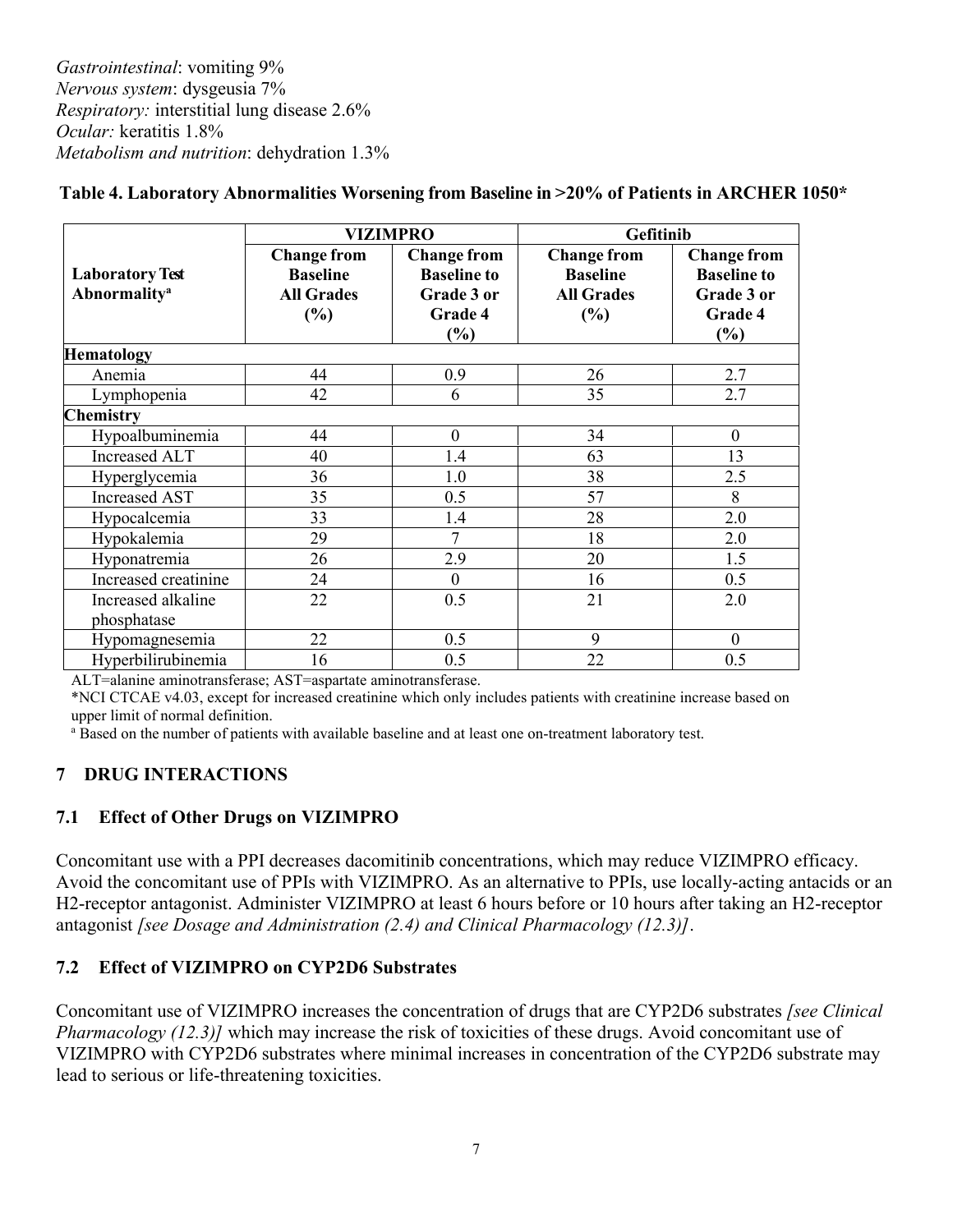### **8 USE IN SPECIFIC POPULATIONS**

### **8.1 Pregnancy**

#### Risk Summary

Based on findings from animal studies and its mechanism of action, VIZIMPRO can cause fetal harm when administered to a pregnant woman *[see Clinical Pharmacology (12.1)]*. There are no available data on VIZIMPRO use in pregnant women. In animal reproduction studies, oral administration of dacomitinib to pregnant rats during the period of organogenesis resulted in an increased incidence of post-implantation loss and reduced fetal body weight at doses resulting in exposures near the exposure at the 45 mg human dose *(see Data)*. The absence of EGFR signaling has been shown to result in embryolethality as well as post-natal death in animals *(see Data)*. Advise pregnant women of the potential risk to a fetus *[see Use in Special Populations (8.3)]*.

In the U.S. general population, the estimated background risk of major birth defects and miscarriage in clinically recognized pregnancies is 2% to 4% and 15% to 20%, respectively.

#### **Data**

## *Animal Data*

Daily oral administration of dacomitinib to pregnant rats during the period of organogenesis resulted in an increased incidence of post-implantation loss, maternal toxicity, and reduced fetal body weight at 5 mg/kg/day (approximately 1.2 times the exposure based on area under the curve [AUC] at the 45 mg human dose).

Disruption or depletion of EGFR in mouse models has shown EGFR is critically important in reproductive and developmental processes including blastocyst implantation, placental development, and embryo-fetal/post-natal survival and development. Reduction or elimination of embryo-fetal or maternal EGFR signaling in mice can prevent implantation, and can cause embryo-fetal loss during various stages of gestation (through effects on placental development), developmental anomalies, early death in surviving fetuses, and adverse developmental outcomes in multiple organs in embryos/neonates.

#### **8.2 Lactation**

#### Risk Summary

There is no information regarding the presence of dacomitinib or its metabolites in human milk or their effects on the breastfed infant or on milk production. Because of the potential for serious adverse reactions in breastfed infants from VIZIMPRO, advise women not to breastfeed during treatment with VIZIMPRO and for at least 17 days after the last dose.

#### **8.3 Females and Males of Reproductive Potential**

#### Pregnancy Testing

Verify the pregnancy status of females of reproductive potential prior to initiating VIZIMPRO *[see Use in Specific Populations (8.1)].*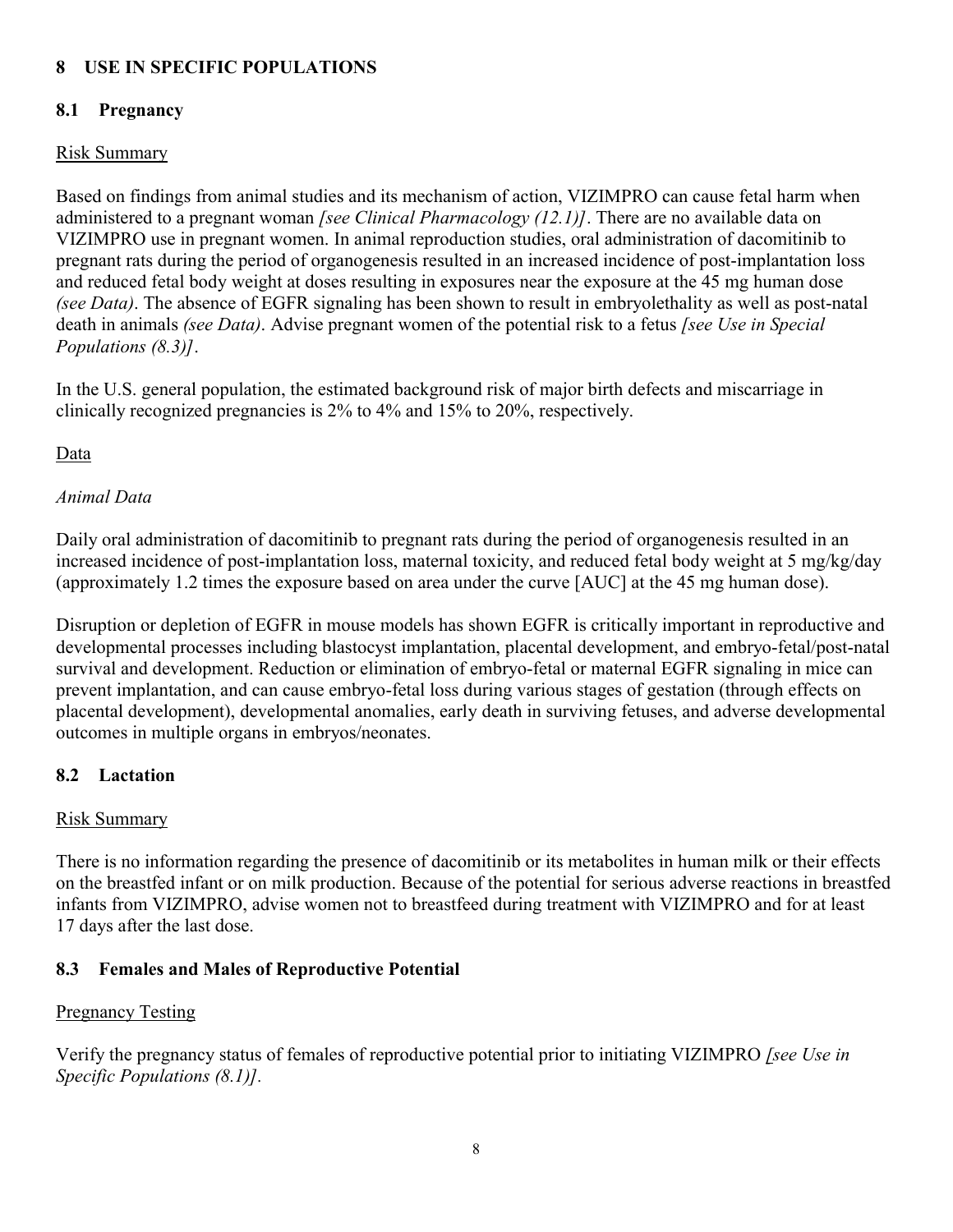### Contraception

VIZIMPRO can cause fetal harm when administered to a pregnant woman *[see Use in Specific Populations (8.1)].*

# *Females*

Advise females of reproductive potential to use effective contraception during treatment with VIZIMPRO and for at least 17 days after the final dose.

# **8.4 Pediatric Use**

The safety and effectiveness of VIZIMPRO in pediatrics have not been established.

# **8.5 Geriatric Use**

Of the total number of patients (N=394) in five clinical studies with EGFR mutation-positive NSCLC who received VIZIMPRO at a dose of 45 mg orally once daily [ARCHER 1050 (N=227), Study A7471009 (N=38), Study A7471011 (N=83), Study A7471028 (N=16), and Study A7471017 (N=30)] 40% were 65 years of age and older.

Exploratory analyses across this population suggest a higher incidence of Grade 3 and 4 adverse reactions (67% versus 56%, respectively), more frequent dose interruptions (53% versus 45%, respectively), and more frequent discontinuations (24% versus 10%, respectively) for adverse reactions in patients 65 years or older as compared to those younger than 65 years.

# **8.6 Renal Impairment**

No dosage modification is recommended for patients with mild or moderate renal impairment (creatinine clearance [CLcr] 30 to 89 mL/min estimated by Cockcroft-Gault). The recommended dose of VIZIMPRO has not been established for patients with severe renal impairment (CLcr <30 mL/min) *[see Clinical Pharmacology (12.3)]*.

# **8.7 Hepatic Impairment**

No dosage modification is recommended in patients with mild, moderate or severe hepatic impairment (Child-Pugh A, B or C) *[see Clinical Pharmacology (12.3)]*.

# **11 DESCRIPTION**

Dacomitinib is an oral kinase inhibitor with a molecular formula of  $C_{24}H_{25}CIFN_5O_2 \cdot H_2O$  and a molecular weight of 487.95 Daltons. The chemical name is: (2*E*)-*N*-{4-[(3-Chloro-4-fluorophenyl)amino]-7 methoxyquinazolin-6-yl}-4-(piperidin-1-yl)but-2-enamide monohydrate and its structural formula is:

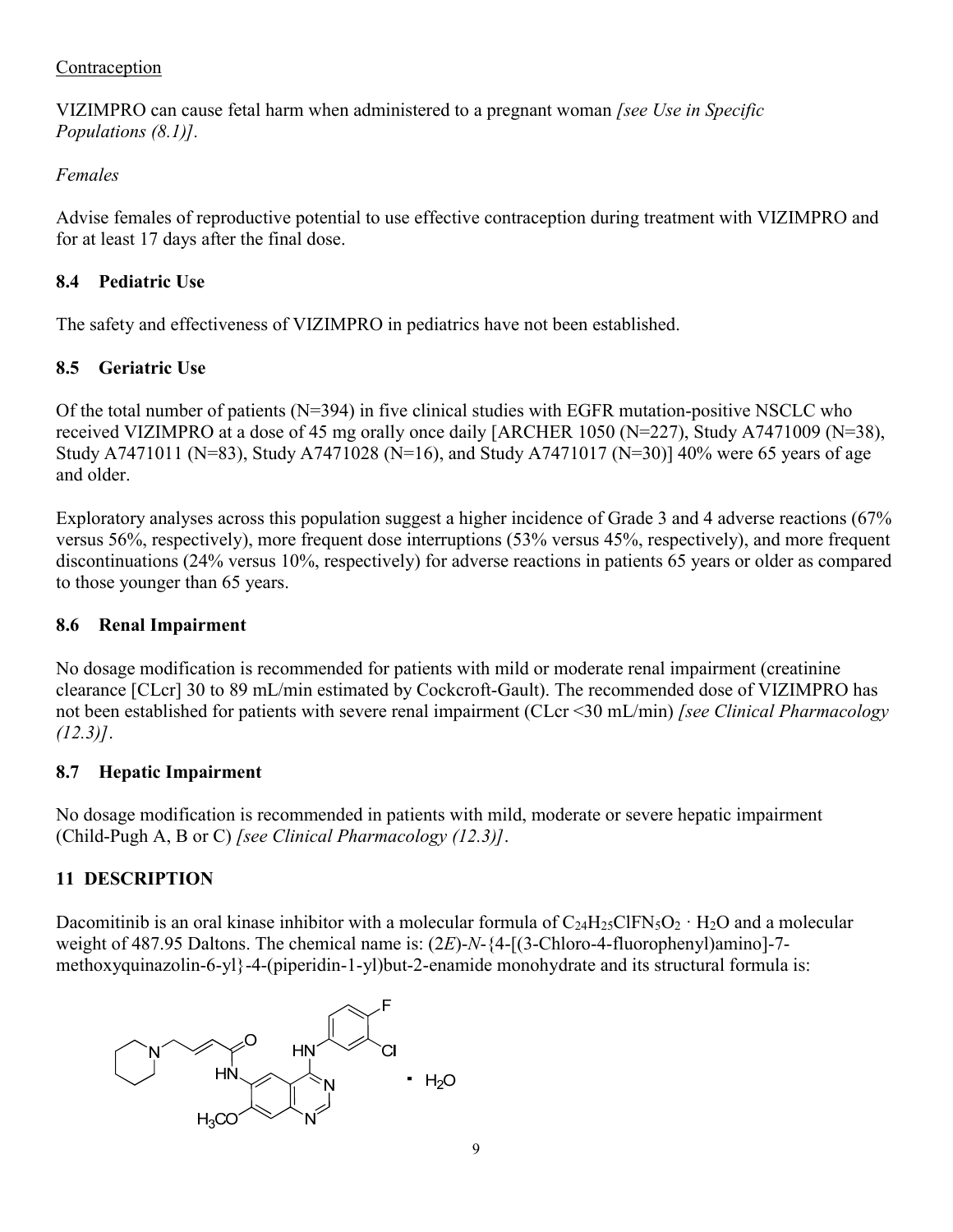Dacomitinib is a white to pale yellow powder.

VIZIMPRO tablets contain 45, 30, or 15 mg of dacomitinib with the following inactive ingredients in the tablet core; lactose monohydrate, microcrystalline cellulose, sodium starch glycolate, and magnesium stearate. The film coating consists of Opadry II® Blue 85F30716 containing: Polyvinyl alcohol – partially hydrolyzed, Talc, Titanium dioxide, Macrogol/PEG 3350, and FD&C Blue #2/Indigo Carmine Aluminum Lake.

## **12 CLINICAL PHARMACOLOGY**

### **12.1 Mechanism of Action**

Dacomitinib is an irreversible inhibitor of the kinase activity of the human EGFR family (EGFR/HER1, HER2, and HER4) and certain EGFR activating mutations (exon 19 deletion or the exon 21 L858R substitution mutation). In vitro dacomitinib also inhibited the activity of DDR1, EPHA6, LCK, DDR2, and MNK1 at clinically relevant concentrations.

Dacomitinib demonstrated dose-dependent inhibition of EGFR and HER2 autophosphorylation and tumor growth in mice bearing subcutaneously implanted human tumor xenografts driven by HER family targets including mutated EGFR. Dacomitinib also exhibited antitumor activity in orally-dosed mice bearing intracranial human tumor xenografts driven by EGFR amplifications.

#### **12.2 Pharmacodynamics**

#### Cardiac Electrophysiology

The effect of dacomitinib on the QT interval corrected for heart rate (QTc) was evaluated using time-matched electrocardiograms (ECGs) evaluating the change from baseline and corresponding pharmacokinetic data in 32 patients with advanced NSCLC. Dacomitinib had no large effect on QTc (i.e., >20 ms) at maximum dacomitinib concentrations achieved with VIZIMPRO 45 mg orally once daily.

#### Exposure-Response Relationships

Higher exposures, across the range of exposures with the recommended dose of 45 mg daily, correlated with an increased probability of Grade ≥3 adverse events, specifically dermatologic toxicities and diarrhea.

#### **12.3 Pharmacokinetics**

The maximum dacomitinib plasma concentration  $(C_{\text{max}})$  and AUC at steady state increased proportionally over the dose range of VIZIMPRO 2 mg to 60 mg orally once daily (0.04 to 1.3 times the recommended dose) across dacomitinib studies in patients with cancer. At a dose of 45 mg orally once daily, the geometric mean [coefficient of variation (CV%)]  $C_{\text{max}}$  was 108 ng/mL (35%) and the AUC<sub>0-24h</sub> was 2213 ng•h/mL (35%) at steady state in a dose-finding clinical study conducted in patients with solid tumors. Steady state was achieved within 14 days following repeated dosing and the estimated geometric mean (CV%) accumulation ratio was 5.7 (28%) based on AUC.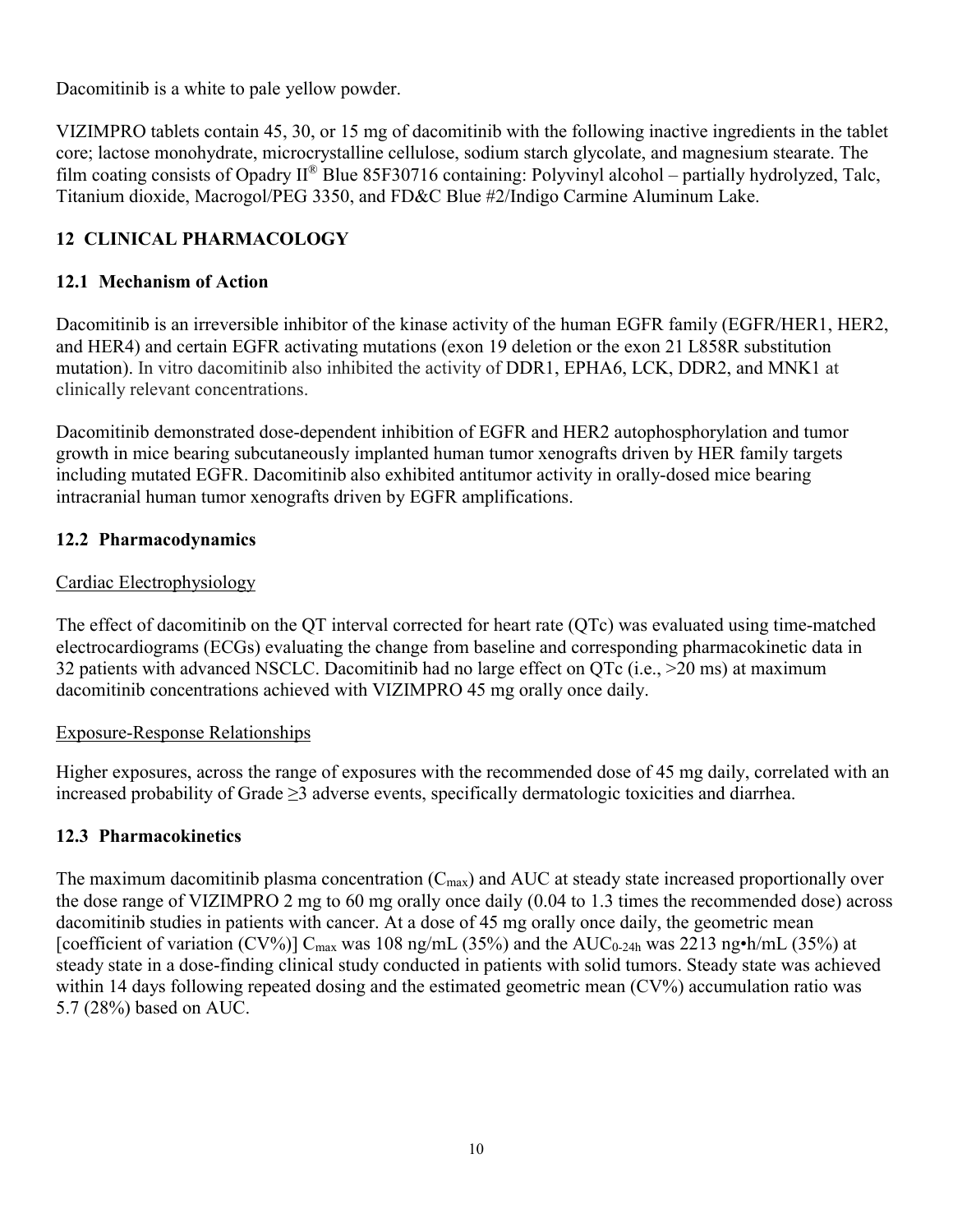#### Absorption

The mean absolute bioavailability of dacomitinib is 80% after oral administration. The median dacomitinib time to reach maximum concentration ( $T_{\text{max}}$ ) occurred at approximately 6.0 hours (range 2.0 to 24 hours) after a single oral dose of VIZIMPRO 45 mg in patients with cancer.

#### *Effect of Food*

Administration of VIZIMPRO with a high-fat, high-calorie meal (approximately 800 to 1000 calories with 150, 250, and 500 to 600 calories from protein, carbohydrate and fat, respectively) had no clinically meaningful effect on dacomitinib pharmacokinetics.

#### **Distribution**

The geometric mean (CV%) volume of distribution of dacomitinib ( $V_{ss}$ ) was 1889 L (18%). In vitro binding of dacomitinib to human plasma proteins is approximately 98% and is independent of drug concentrations from 250 ng/mL to 1000 ng/mL.

#### Elimination

Following a single 45 mg oral dose of VIZIMPRO in patients with cancer, the mean (CV%) plasma half-life of dacomitinib was 70 hours (21%), and the geometric mean (CV%) apparent plasma clearance of dacomitinib was 24.9 L/h (36%).

#### *Metabolism*

Hepatic metabolism is the main route of clearance of dacomitinib, with oxidation and glutathione conjugation as the major pathways. Following oral administration of a single 45 mg dose of  $\lceil {^{14}C} \rceil$  dacomitinib, the most abundant circulating metabolite was O-desmethyl dacomitinib, which had similar in vitro pharmacologic activity as dacomitinib. The steady-state plasma trough concentration of O-desmethyl dacomitinib ranges from 7.4% to 19% of the parent. In vitro studies indicated that cytochrome P450 (CYP) 2D6 was the major isozyme involved in the formation of O-desmethyl dacomitinib, while CYP3A4 contributed to the formation of other minor oxidative metabolites.

#### *Excretion*

Following a single oral 45 mg dose of  $\lceil {^{14}C} \rceil$  radiolabeled dacomitinib, 79% of the radioactivity was recovered in feces (20% as dacomitinib) and  $3\%$  in urine (<1% as dacomitinib).

#### Specific Populations

#### *Patients with Renal Impairment*

Based on population pharmacokinetic analyses, mild (60 mL/min ≤CLcr <90 mL/min; N=590) and moderate (30 mL/min ≤CLcr <60 mL/min; N=218) renal impairment did not alter dacomitinib pharmacokinetics, relative to the pharmacokinetics in patients with normal renal function (CLcr >90 mL/min; N=567). The pharmacokinetics of dacomitinib has not been adequately characterized in patients with severe renal impairment  $(CLcr < 30$  mL/min) (N=4) or studied in patients requiring hemodialysis.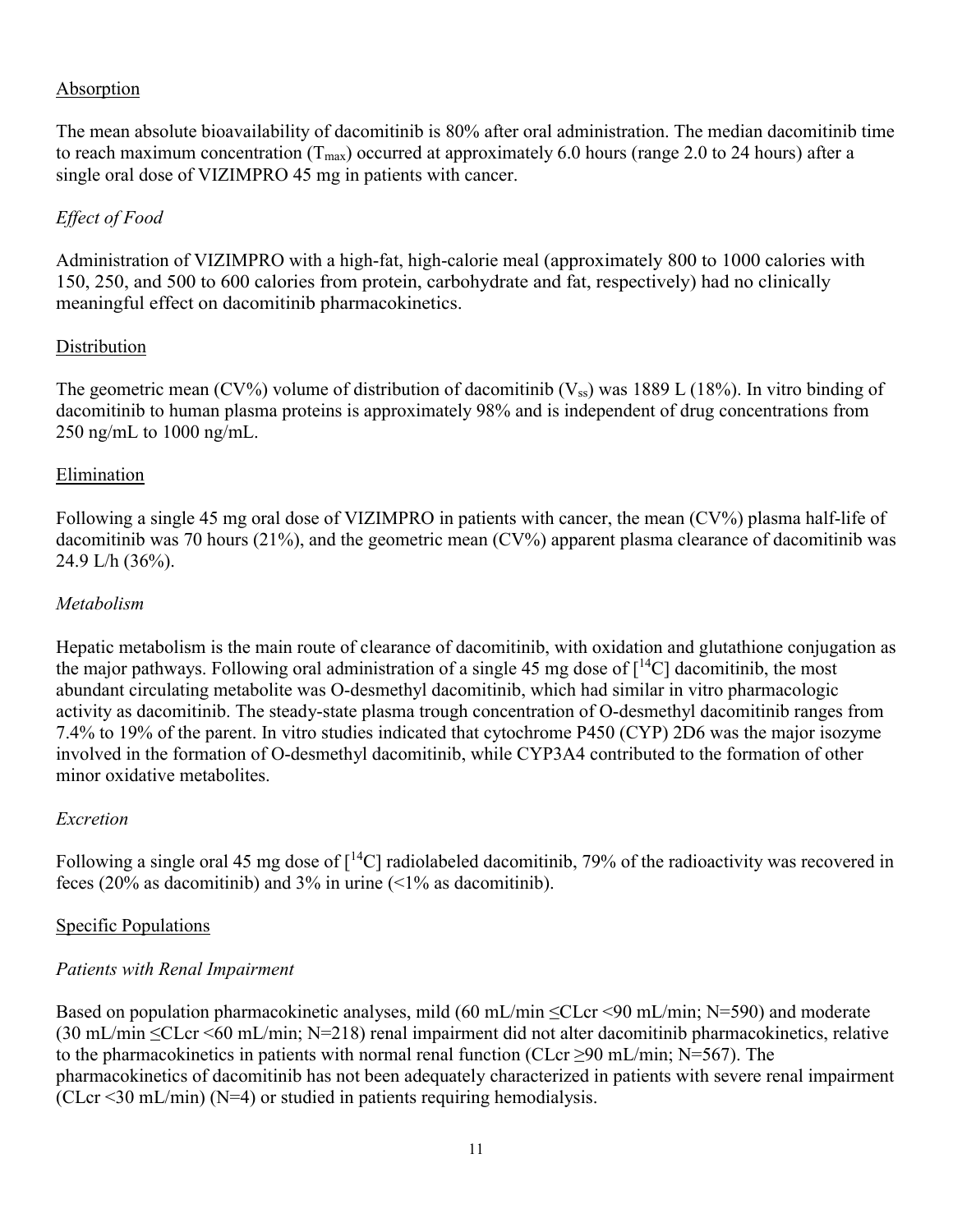#### *Patients with Hepatic Impairment*

No clinically significant differences in the pharmacokinetics of dacomitinib were observed in subjects with mild, moderate or severe hepatic impairment (Child-Pugh A, B or C) *[see Use in Specific Populations (8.7)].*

### Drug Interaction Studies

## *Clinical Studies*

# *Effect of Acid-Reducing Agents on Dacomitinib*

Coadministration of a single 45 mg dose of VIZIMPRO with multiple doses of rabeprazole (a proton pump inhibitor) decreased dacomitinib C<sub>max</sub> by 51% and AUC<sub>0-96h</sub> by 39% *[see Dosage and Administration (2.4) and Drug Interactions (7.1)].*

Coadministration of VIZIMPRO with a local antacid (Maalox® Maximum Strength, 400 mg/5 mL) did not cause clinically relevant changes dacomitinib concentrations *[see Dosage and Administration (2.4) and Drug Interactions (7.1)]*.

The effect of H2 receptor antagonists on dacomitinib pharmacokinetics has not been studied *[see Dosage and Administration (2.4) and Drug Interactions (7.1)]*.

## *Effect of Strong CYP2D6 Inhibitors on Dacomitinib*

Coadministration of a single 45 mg dose of VIZIMPRO with multiple doses of paroxetine (a strong  $CYP2D6$  inhibitor) in healthy subjects increased the total  $AUC<sub>last</sub>$  of dacomitinib plus its active metabolite (O-desmethyl dacomitinib) in plasma by approximately 6%, which is not considered clinically relevant.

## *Effect of Dacomitinib on CYP2D6 Substrates*

Coadministration of a single 45 mg oral dose of VIZIMPRO increased dextromethorphan (a CYP2D6 substrate) Cmax by 9.7-fold and AUClast by 9.6-fold *[see Drug Interactions (7.2)]*.

## *In Vitro Studies*

*Effect of Dacomitinib and O-desmethyl Dacomitinib on CYP Enzymes:* Dacomitinib and its metabolite O-desmethyl dacomitinib do not inhibit CYP1A2, CYP2B6, CYP2C8, CYP2C9, CYP2C19, or CYP3A4/5. Dacomitinib does not induce CYP1A2, CYP2B6, or CYP3A4.

*Effect of Dacomitinib on Uridine 5' diphospho-glucuronosyltransferase (UGT) Enzymes:* Dacomitinib inhibits UGT1A1. Dacomitinib does not inhibit UGT1A4, UGT1A6, UGT1A9, UGT2B7, or UGT2B15.

*Effect of Dacomitinib on Transporter Systems:* Dacomitinib is a substrate for the membrane transport protein P-glycoprotein (P-gp) and Breast Cancer Resistance Protein (BCRP). Dacomitinib inhibits P-gp, BCRP, and organic cation transporter (OCT)1. Dacomitinib does not inhibit organic anion transporters (OAT)1 and OAT3, OCT2, organic anion transporting polypeptide (OATP)1B1, and OATP1B3.

## **13 NONCLINICAL TOXICOLOGY**

## **13.1 Carcinogenesis, Mutagenesis, Impairment of Fertility**

Carcinogenicity studies have not been performed with VIZIMPRO.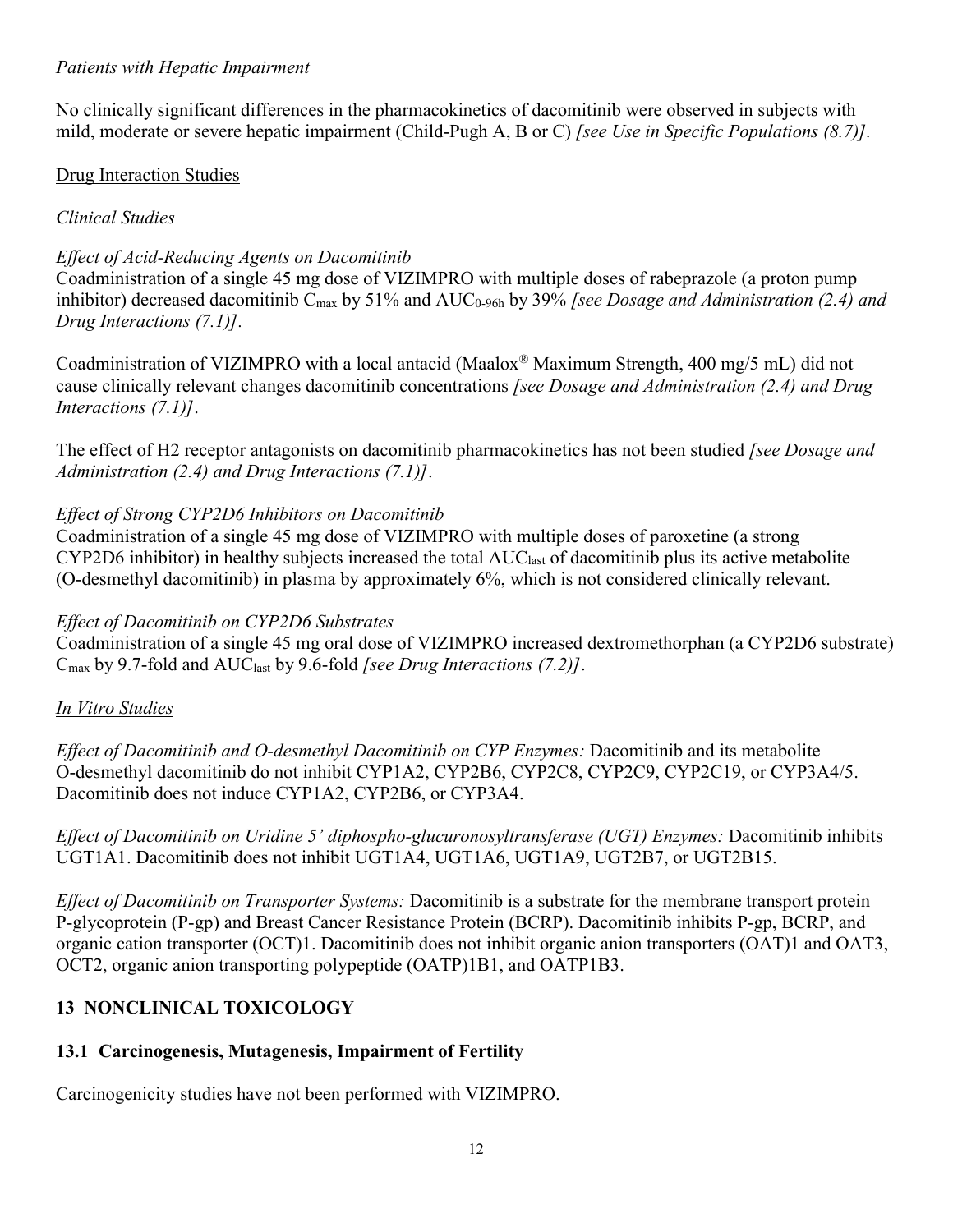Dacomitinib was not mutagenic in a bacterial reverse mutation (Ames) assay or clastogenic in an in vitro human lymphocyte chromosome aberration assay or clastogenic or aneugenic in an in vivo rat bone marrow micronucleus assay.

Daily oral administration of dacomitinib at doses  $\geq$ 0.5 mg/kg/day to female rats (approximately 0.14 times the exposure based on AUC at the 45 mg human dose) resulted in reversible epithelial atrophy in the cervix and vagina. Oral administration of dacomitinib at  $2 \text{ mg/kg/day}$  to male rats (approximately 0.6 times the human exposure based on AUC at the 45 mg clinical dose) resulted in reversible decreased secretion in the prostate gland.

# **14 CLINICAL STUDIES**

The efficacy of VIZIMPRO was demonstrated in a randomized, multicenter, multinational, open-label study (ARCHER 1050; [NCT01774721]). Patients were required to have unresectable, metastatic NSCLC with no prior therapy for metastatic disease or recurrent disease with a minimum of 12 months disease-free after completion of systemic therapy; an Eastern Cooperative Oncology Group (ECOG) performance status of 0 or 1; EGFR exon 19 deletion or exon 21 L858R substitution mutations. EGFR mutation status was prospectively determined by local laboratory or commercially available tests (e.g., therascreen® EGFR RGQ PCR and cobas® EGFR Mutation Test).

Patients were randomized (1:1) to receive VIZIMPRO 45 mg orally once daily or gefitinib 250 mg orally once daily until disease progression or unacceptable toxicity. Randomization was stratified by region (Japanese versus mainland Chinese versus other East Asian versus non-East Asian), and EGFR mutation status (exon 19 deletions versus exon 21 L858R substitution mutation). The major efficacy outcome measure was progression-free survival (PFS) as determined by blinded Independent Radiologic Central (IRC) review per RECIST v1.1. Additional efficacy outcome measures were overall response rate (ORR), duration of response (DoR), and overall survival (OS).

A total of 452 patients were randomized to receive VIZIMPRO (N=227) or gefitinib (N=225). The demographic characteristics were 60% female; median age 62 years (range: 28 to 87), with 40% aged 65 years and older; and 23% White, 77% Asian, and less than 1% Black. Prognostic and tumor characteristics were ECOG performance status 0 (30%) or 1 (70%); 59% with exon 19 deletion and 41% with exon 21 L858R substitution; Stage IIIB (8%) and Stage IV (92%); 64% were never smokers; and 1% received prior adjuvant or neoadjuvant therapy.

ARCHER 1050 demonstrated a statistically significant improvement in PFS as determined by the IRC. Results are summarized in Table 5 and Figures 1 and 2.

The hierarchical statistical testing order was PFS followed by ORR and then OS. No formal testing of OS was conducted since the formal comparison of ORR was not statistically significant.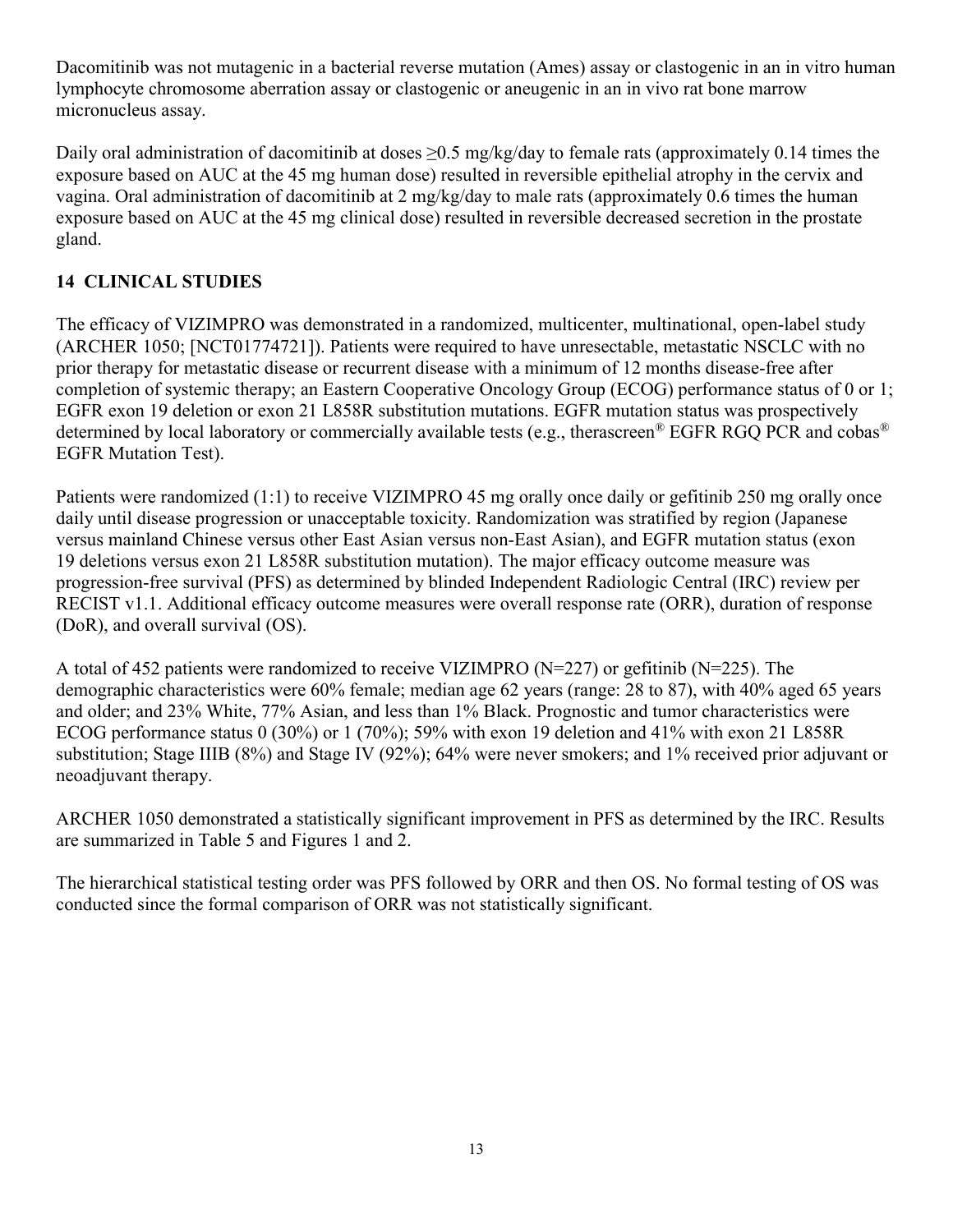#### **Table 5. Efficacy Results in ARCHER 1050**

|                                              | <b>VIZIMPRO</b>   | Gefitinib      |  |
|----------------------------------------------|-------------------|----------------|--|
|                                              | $N = 227$         | $N = 225$      |  |
| Progression-Free Survival (per IRC)          |                   |                |  |
| Number of patients with event, $n$ (%)       | 136 (59.9%)       | 179 (79.6%)    |  |
| Median PFS in months (95% CI)                | 14.7(11.1, 16.6)  | 9.2(9.1, 11.0) |  |
| HR $(95\% \text{ CI})^{\text{a}}$            | 0.59(0.47, 0.74)  |                |  |
| p-value <sup>b</sup>                         | < 0.0001          |                |  |
| Overall Response Rate (per IRC)              |                   |                |  |
| Overall Response Rate % (95% CI)             | 75% (69, 80)      | 72% (65, 77)   |  |
| p-value <sup>c</sup>                         | 0.39              |                |  |
| Duration of Response in Responders (per IRC) |                   |                |  |
| Median DoR in months (95% CI)                | 14.8 (12.0, 17.4) | 8.3(7.4, 9.2)  |  |

CI=confidence interval; DoR=duration of response; HR=hazard ratio; IRC=Independent Radiologic Central; N/n=total number; PFS=progression-free survival.

a. From stratified Cox Regression.

b. Based on the stratified log-rank test.

c. Based on the stratified Cochran-Mantel-Haenszel test.

#### **Figure 1. Kaplan-Meier Curve for PFS per IRC Review in ARCHER 1050**



+ Censored patients.

The values at the base of the figure indicate number of patients at risk.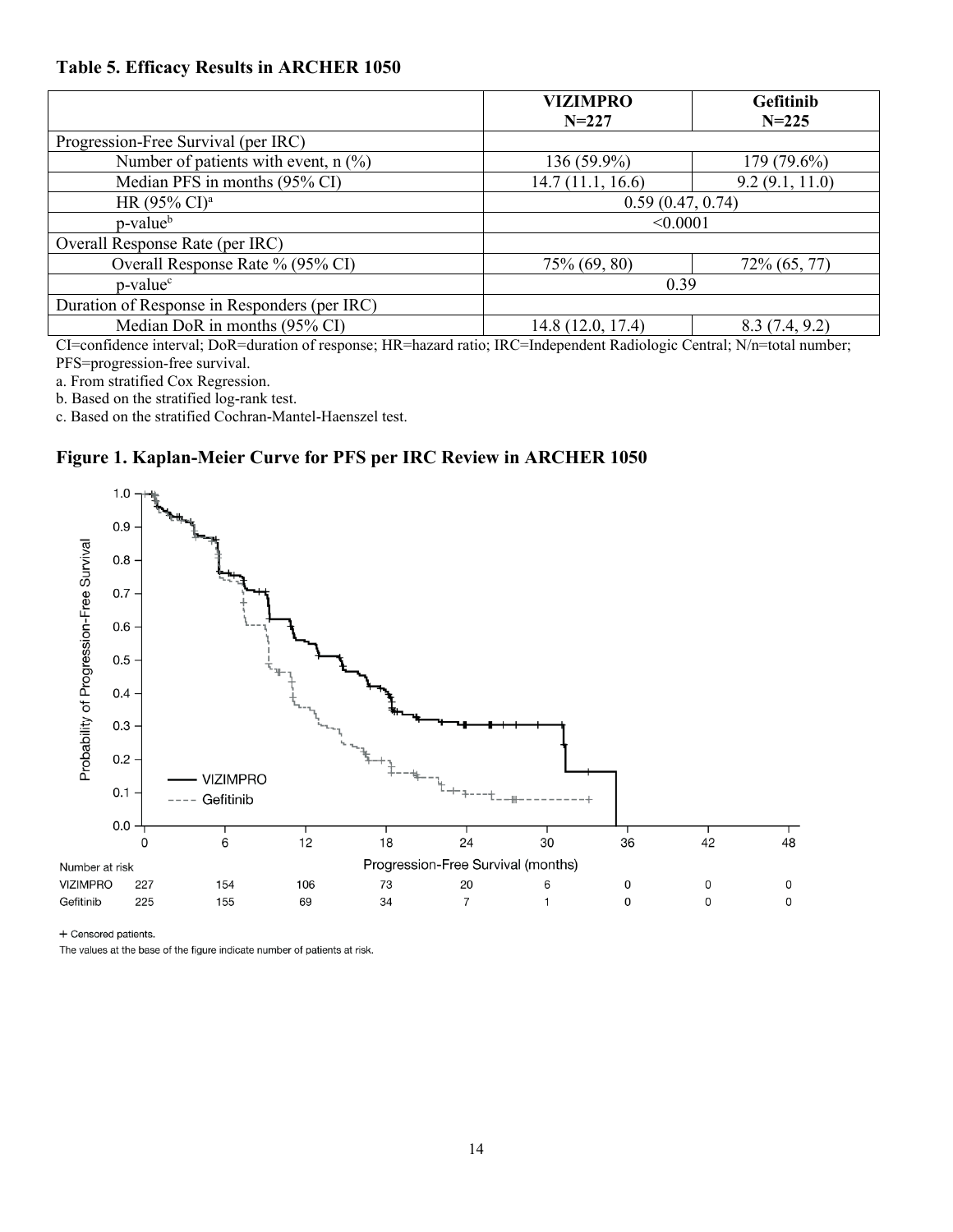

+ Censored patients.

The values at the base of the figure indicate number of patients at risk.

## **16 HOW SUPPLIED/STORAGE AND HANDLING**

VIZIMPRO is supplied in strengths and package configurations as described in Table 6 below:

|  | Table 6. VIZIMPRO Strengths and Package Configurations |  |
|--|--------------------------------------------------------|--|
|  |                                                        |  |

| <b>VIZIMPRO Tablets</b>                           |                                |              |                                                                                                                                     |  |
|---------------------------------------------------|--------------------------------|--------------|-------------------------------------------------------------------------------------------------------------------------------------|--|
| <b>Package Configuration</b>                      | <b>Tablet Strength</b><br>(mg) | <b>NDC</b>   | <b>Tablet Description</b>                                                                                                           |  |
| 30-Count Bottle with a<br>child-resistant closure | 15                             | 0069-0197-30 | Blue film-coated, immediate release, round<br>biconvex tablet, debossed with "Pfizer" on<br>one side and "DCB15" on the other side. |  |
| 30-Count Bottle with a<br>child-resistant closure | 30                             | 0069-1198-30 | Blue film-coated immediate release, round<br>biconvex tablet, debossed with "Pfizer" on<br>one side and "DCB30" on the other side.  |  |
| 30-Count Bottle with a<br>child-resistant closure | 45                             | 0069-2299-30 | Blue film-coated immediate release, round<br>biconvex tablet, debossed with "Pfizer" on<br>one side and "DCB45" on the other side.  |  |

Store at 20 °C to 25 °C (68 °F to 77 °F); excursions permitted between 15 °C to 30 °C (59 °F to 86 °F). [see USP Controlled Room Temperature].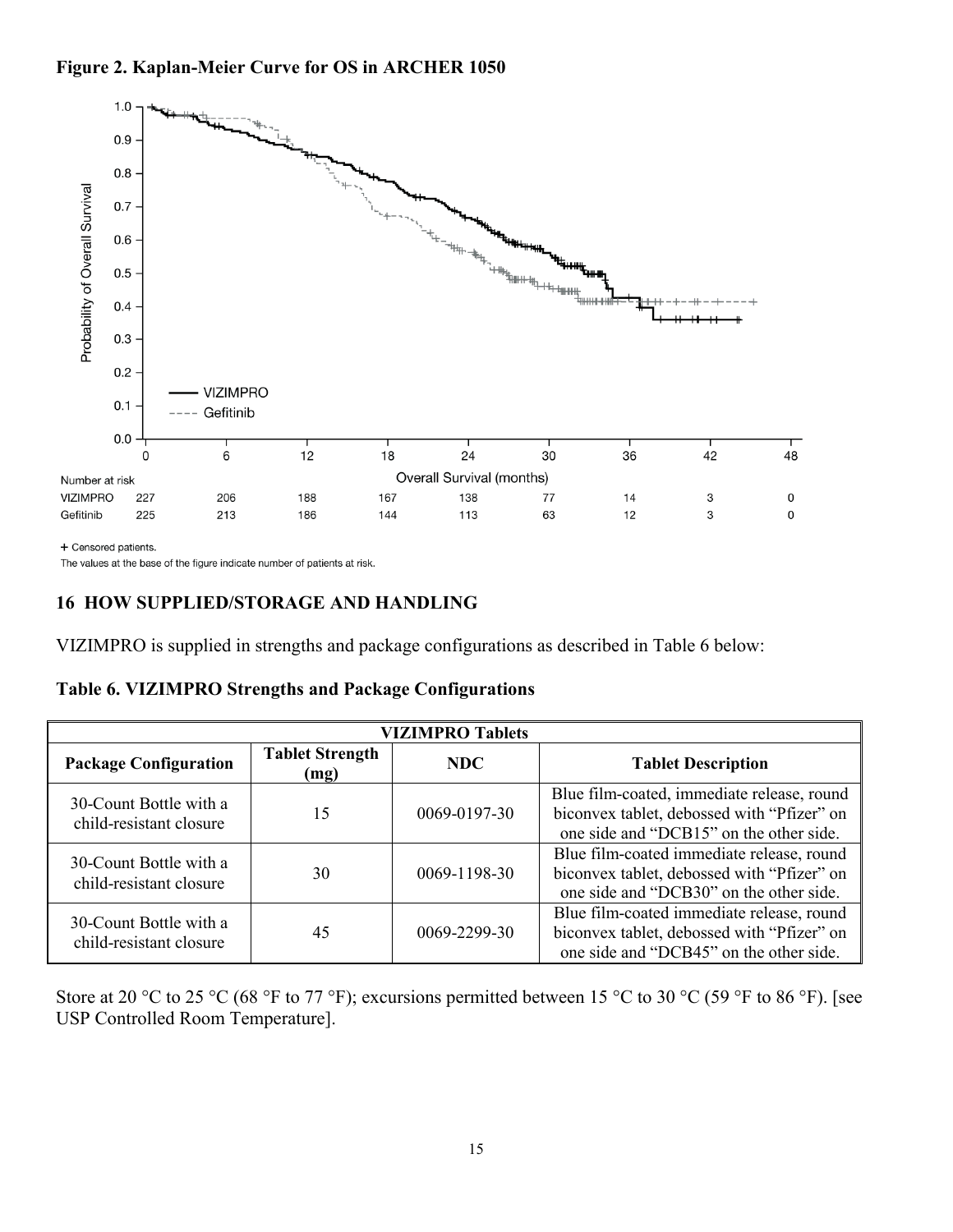# **17 PATIENT COUNSELING INFORMATION**

Advise the patient to read the FDA-approved patient labeling (Patient Information).

### Interstitial Lung Disease (ILD)

 Advise patients of the risks of severe or fatal ILD, including pneumonitis. Advise patients to contact their healthcare provider immediately to report new or worsening respiratory symptoms *[see Warnings and Precautions (5.1)]*.

### Diarrhea

 Advise patients to contact their healthcare provider at the first signs of diarrhea. Advise patients that intravenous hydration and/or anti-diarrheal medication (e.g., loperamide) may be required to manage diarrhea *[see Warnings and Precautions (5.2)]*.

## Dermatologic Adverse Reactions

 Advise patients to initiate use of moisturizers and to minimize sun exposure with protective clothing and use of sunscreen at the time of initiation of VIZIMPRO. Advise patients to contact their healthcare provider immediately to report new or worsening rash, erythematous and exfoliative reactions *[see Warning and Precautions (5.3)].*

## Drug Interactions

 Advise patients to avoid use of PPIs while taking VIZIMPRO. Short-acting antacids or H2 receptor antagonists may be used if needed. Advise patients to take VIZIMPRO at least 6 hours before or 10 hours after taking an H2-receptor antagonist *[see Drug Interactions (7.1)].* 

## Embryo-Fetal Toxicity

 Advise females of reproductive potential that VIZIMPRO can result in fetal harm and to use effective contraception during treatment with VIZIMPRO and for 17 days after the last dose of VIZIMPRO. Advise females of reproductive potential to contact their healthcare provider with a known or suspected pregnancy *[see Use in Specific Populations (8.1 and 8.3)].*

#### Lactation

 Advise women not to breastfeed during treatment with VIZIMPRO and for 17 days after the last dose of VIZIMPRO *[see Use in Specific Populations (8.2)]*.

This product's labeling may have been updated. For the most recent prescribing information, please visit [www.VIZIMPRO.com.](http://www.tradename.com/)



## LAB-1237-2.0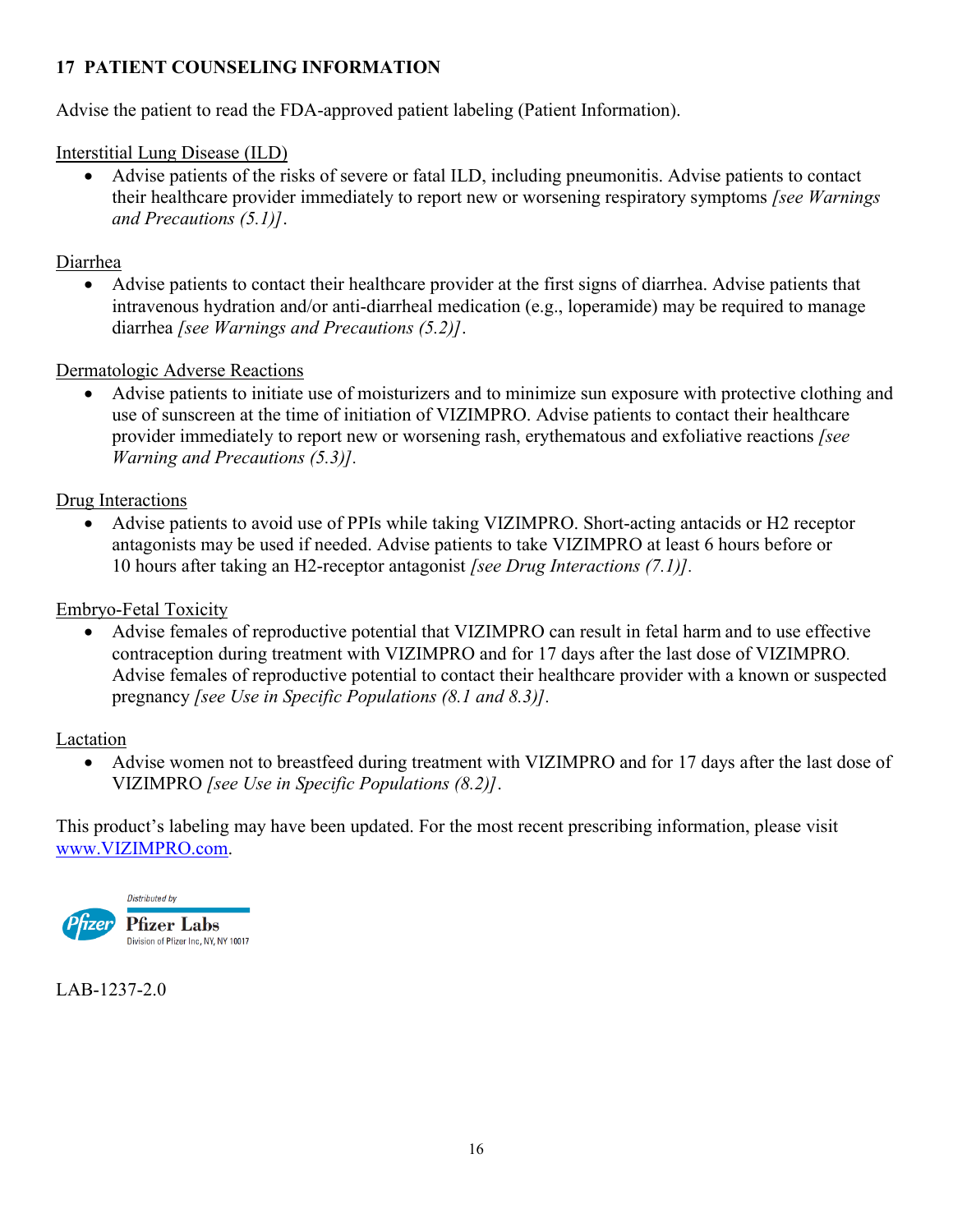#### **PATIENT INFORMATION VIZIMPRO® (**vih-ZIM-pro**) (dacomitinib)** tablets

#### **What is VIZIMPRO?**

VIZIMPRO is a prescription medicine used to treat non-small cell lung cancer (NSCLC) that has spread to other parts of the body (metastatic):

 As your first treatment if your tumor has certain types of abnormal epidermal growth factor receptor (EGFR) gene(s).

Your healthcare provider will perform a test to make sure that VIZIMPRO is right for you.

It is not known if VIZIMPRO is safe and effective in children.

**Before taking VIZIMPRO, tell your healthcare provider about all your medical conditions, including if you:**

- have frequent diarrhea.
- have a history of lung or breathing problems other than lung cancer.
- are pregnant, or plan to become pregnant. VIZIMPRO can harm your unborn baby.

#### **Females who are able to become pregnant:**

- o Your healthcare provider should do a pregnancy test before you start treatment with VIZIMPRO.
- o You should use effective birth control (contraception) during treatment and for at least 17 days after your last dose of VIZIMPRO. Talk to your healthcare provider about birth control methods that may be right for you during this time.
- o Tell your healthcare provider right away if you become pregnant during your treatment with VIZIMPRO.
- are breastfeeding or plan to breastfeed. It is not known if VIZIMPRO passes into your breast milk. Do not breastfeed during treatment and for at least 17 days after your last dose of VIZIMPRO. Talk to your healthcare provider about the best way to feed your baby during this time.

**Tell your healthcare provider about all of the medicines you take, including** prescription and over-the-counter medicines, vitamins, and herbal supplements. VIZIMPRO and other medicines or supplements may affect each other causing side effects.

#### **How should I take VIZIMPRO?**

- Take VIZIMPRO exactly as your healthcare provider tells you.
- Take your dose at approximately the same time each day.
- Your healthcare provider may change your dose, temporarily stop, or permanently stop treatment with VIZIMPRO if you have side effects.
- Take VIZIMPRO 1 time each day with or without food.
- If you take an antacid or H2 blocker medicine during treatment with VIZIMPRO, take your dose of VIZIMPRO **at least 6 hours before or 10 hours after** taking the antacid or H2 blocker medicine. Do not change your dose or stop taking VIZIMPRO unless your healthcare provider tells you.
- If you vomit or miss a dose of VIZIMPRO, do not take another dose or make up for the missed dose. Take your next dose at your regular time.

#### **What should I avoid during treatment with VIZIMPRO?**

 Minimize exposure to sunlight. VIZIMPRO can cause skin reactions. See **"What are the possible side effects of VIZIMPRO?"**